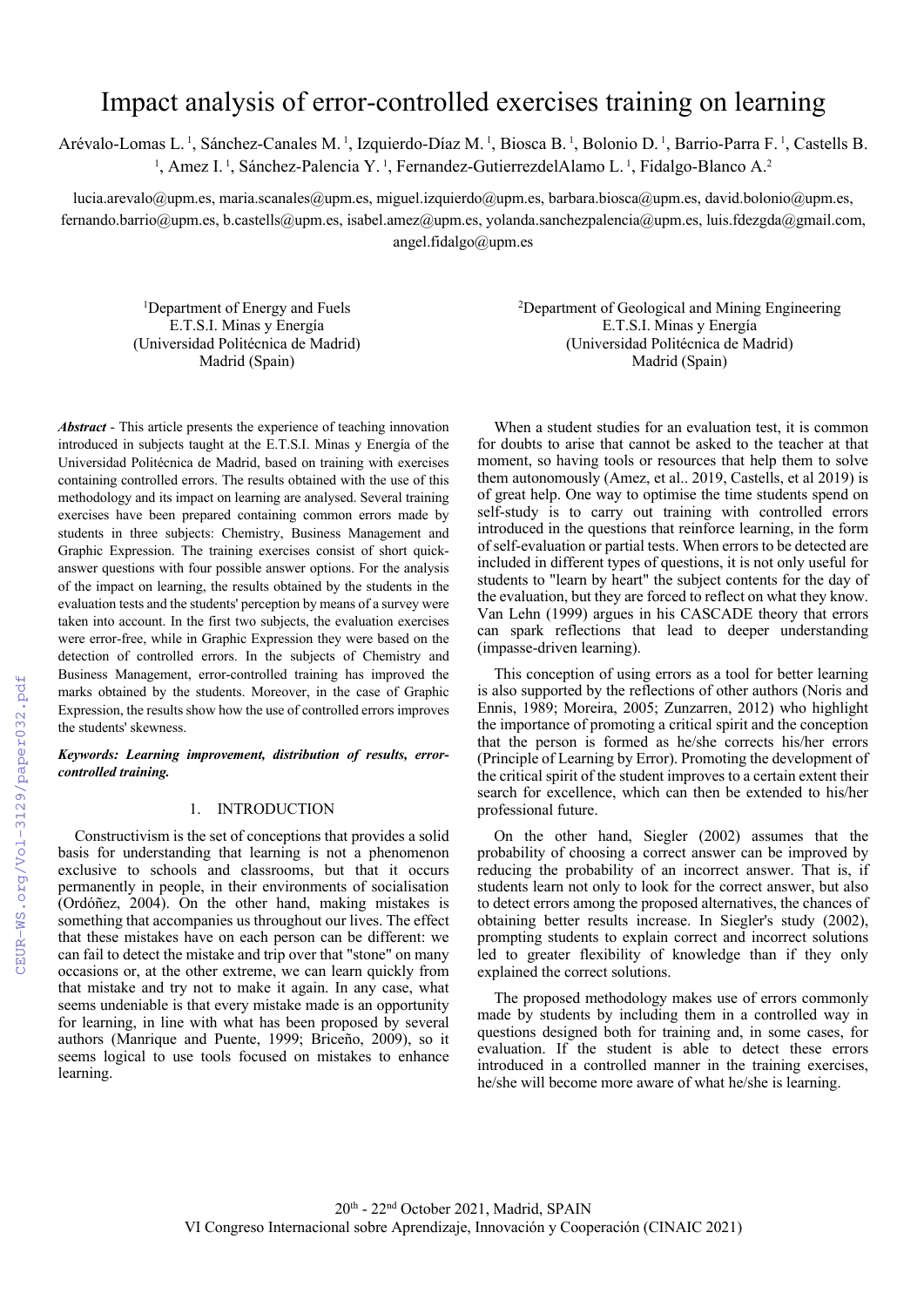One of the conditioning factors of this methodology is to limit the response time per question. Rapid response systems have been used in the classroom with good results, allowing interactive learning that facilitates discussion and analysis of the questions posed, as well as greater participation (Rivas, 2010).

#### 2. CONTEXT

Several experiences have been carried out with exercises based on error detection in three subjects at the E.T.S.I. Minas y Energía (E.T.S.I.M.E) of the Universidad Politécnica de Madrid (UPM) consisting of training (preparation exercises) for the evaluation tests with exercises containing controlled errors. Analysing how the inclusion of this type of exercise influences learning may help this methodology to become a regular tool in other subjects. Work has been carried out in the subjects of Chemistry, Business Management and Graphic Expression, with multiple-choice questions with four possible options and a limited response time. The evaluation was carried out under two different approaches: evaluation with controlled errors (Graphic Expression) and without errors (Chemistry and Business Management). In addition, in the case of Graphic Expression, data from previous years in which training with errors was not used are presented, comparing the distribution of the results obtained.

The development of new methodologies that improve the learning experience for students is a continuous source of research by teachers. Learning should not be based only on the pure memorisation of the contents or methodologies taught by the teacher in class or the information available to them by other means. One of the traditional ways in which learning has improved, and not only in regulated studies, but in all areas of life, is the fact of making mistakes, being able to detect them and make progress in the learning of a given subject. To include controlled errors in activities or tests has an impact on has an impact on the student's critical spirit, making knowledge more firmly established.

The main purpose of this methodology is to facilitate the teaching process in order to improve the level of learning, encouraging through critical thinking a reflective attitude that accompanies the student in the different learning processes that he/she will face throughout his/her life. Moreover, the student has to face a series of reflections at a higher level than the simple memorisation of contents and, in this way, the contents learned remain over time. This improvement will be considered

in the results obtained in the evaluation tests carried out after training with exercises containing controlled errors.

The methodology has been implemented in the three aforementioned subjects of the Engineering Degrees (Degree in Mining Technology Engineering - GITM and Degree in Energy Engineering - GIE) taught at the E.T.S.I. de Minas y Energía of the Universidad Politécnica de Madrid. For the three subjects, the errors introduced have been of calculation and comprehension. Extensive banks of questions containing controlled errors have been designed, and the students have had access to them in the form of a control test or self-evaluation (training), as an additional study tool in preparation for the exam. The system allows questions to be presented to students randomly, and the banks of questions are expanded each year, so that it is difficult for students to learn them by heart if the evaluation consists of error-controlled questions.

This methodology can be applied to any subject at university level, as error-controlled training can be carried out with both theoretical and practical content. One of the keys to the correct implementation of this methodology lies in the appropriate design of the questions containing controlled errors. For this, a key step is the compilation of the most frequent errors made by students.

## 3. DESCRIPTION

In the three proposed subjects, the study was carried out in two phases. A first "training" phase with exercises which may or may not contain controlled errors, and a second evaluation phase which, depending on the subject, may or may not contain controlled errors. As mentioned above, the errors included in the answers are common errors among students and the time they have to answer is limited.

The development of the different questions has followed a meticulous process of analysis and selection to optimise their impact on student learning. First, evaluation tests carried out in previous years were reviewed and an analysis was conducted based on the experience of the different lecturers of these subjects, compiling the most frequent errors in each one of them. Questions were designed, some of which contained controlled errors, and different training modes were scheduled with the students so that they could practise for the exam. A summary of the data used for this study and the type of analysis carried out (comparisons) is shown in Figure 1.



**Figure 1.** Summary scheme of error-controlled training study.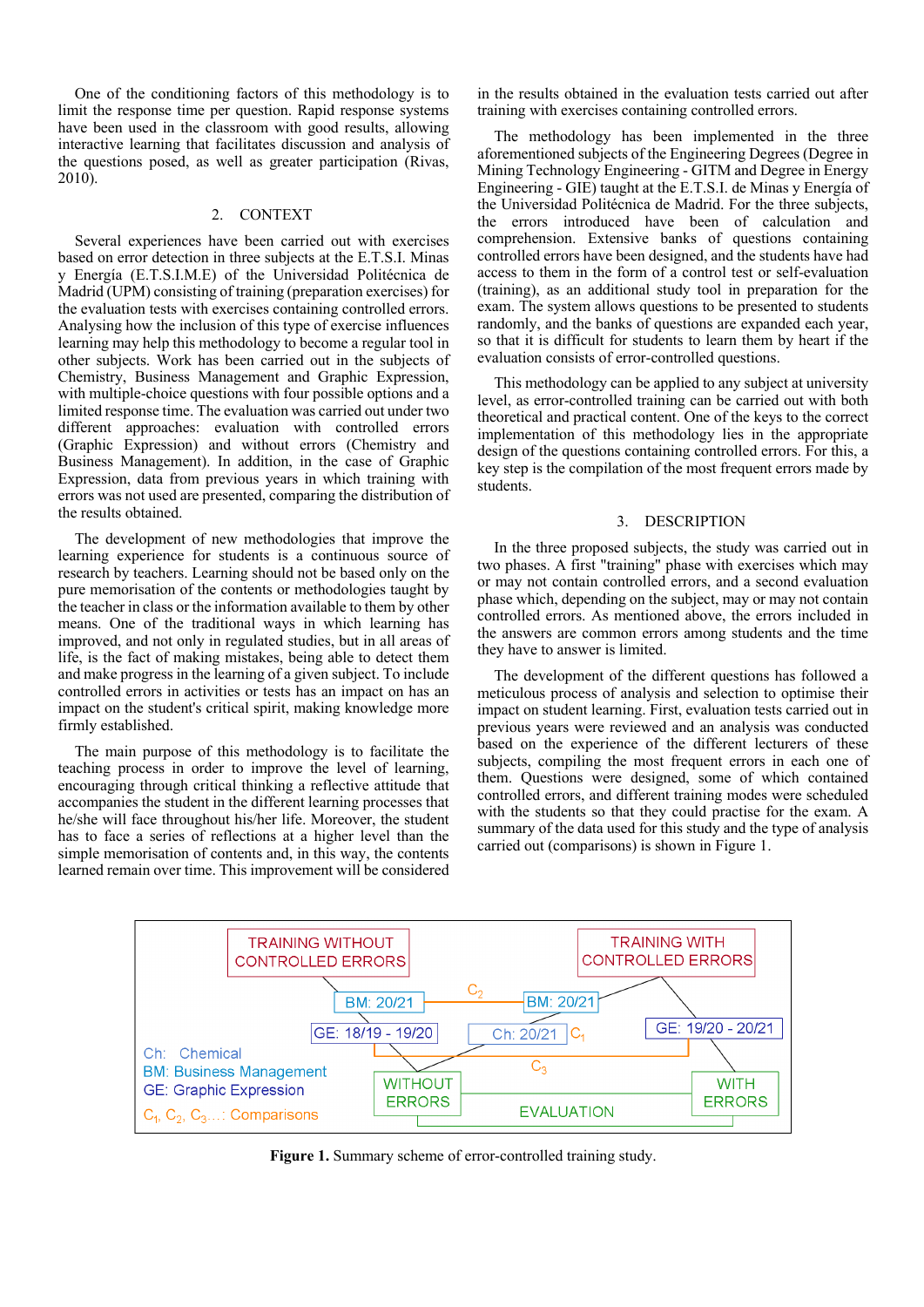The types of training exercises and subsequent evaluation that have been performed in the different subjects proposed for this study are detailed below.

**Chemistry:** Voluntary online questionnaires with multiplechoice questions with 4 possible answers were proposed through the Moodle platform, consisting of exercises similar to those carried out in the laboratory practical exams (to check if there is an improvement in learning based on the mark obtained afterwards), according to one of the following typologies:

> Numerical problem solved with calculations up to the final result with a typical controlled error along the resolution that they must identify.

- o Direct calculation problem with the answers developed, of which 3 options are procedures that are usually erroneously applied.
- o Detection of the error between several statements, with concepts of a theoretical-practical nature in which they tend to fail repeatedly.

Figure 2 shows an example of one of the proposed problems with controlled errors.

Given the tests shown in the next table for the reaction of 2 M hydrochloric acid with magnesium at room temperature, and that the reaction rate, v, is  $v = k$  [hydrochloric acid]<sup>X</sup>, complete the table and determine the order of reaction. (x)

| Test | HCl <sub>2M</sub><br><b>volume</b> | Water<br>Volume | Mg mass [HCl] |       | HCl mass | Mg mass  | Reaction<br>time | Reaction rate | Reaction<br>order |
|------|------------------------------------|-----------------|---------------|-------|----------|----------|------------------|---------------|-------------------|
|      | mL                                 | mL              | mg            | mol/L | mol      | mol      |                  | mg Mg/s       | (x)               |
|      | 50                                 |                 | 12            |       | 0.1      | 4.94E-04 | 38               | 0.32          |                   |
|      | 30                                 | 20              | 12            |       | 0.15     | 4.94E-04 | 111              | 0.11          |                   |

**Figure 2.** Example of an error-controlled problem related to the Chemical Kinetics laboratory.

**Business Management:** In this subject, a database of theoretical test-type questions was generated for training with controlled errors through the Moodle platform. For each attempt, the student was randomly presented with different questions from the database, having to give a quick answer to the four possible options presented. The student had to select the one that contained an error or indicate that all the options were correct with the last option. Figure 3 shows an example of one of the training questions offered to students in this subject. For the evaluation test, however, the questionnaire consisted of questions without errors, i.e. there were four answers, only one of which was correct, thus ensuring that the students learnt the subject and not that they learnt to do a particular type of test by repetition (training).

T7-EEA1. If we are comparing two alternatives for an investment project with similar conditions and risk, and we have obtained for option A, a payback  $(A)=3$  years and for option B, a payback  $(B)=10$  years, indicate which of the following statements contains an error:

 $\Box$  It means that we recover the initial investment after 3 years for option A and after 10 years for option B.

 $\Box$  Using payback as the only selection criterion we should choose option A (the one with the lowest payback).

 $\Box$  We should not choose an investment project on the basis of payback alone.

 $\Box$  All three answers above are correct.

**Figure 3.** Example of a question from the subject Business Management.

**Graphic Expression:** For this subject, the questions were adapted for each of the thematic blocks. In the 3D objects Visualisation block, the students were presented with the perspective of a piece as a statement and the 3 views of it. They were asked in which of the 3 views an edge was missing or was in excess, giving them a fourth option with the possibility that in none of them there was a mistake, having one minute to answer. In the Dimensioned Plans block, the student was shown a detail of an area of a solved exercise and was asked whether it was well solved or not, with 30 seconds to answer. In both blocks there were some previous calculation questions (minimum knowledge) in which they had two chances and had to get 100% correct in order to be able to do the previous questions. The response time was very limited in order to improve the relationship between correct answers and the student's level of knowledge. Figure 4 shows an example question from among those proposed in this subject.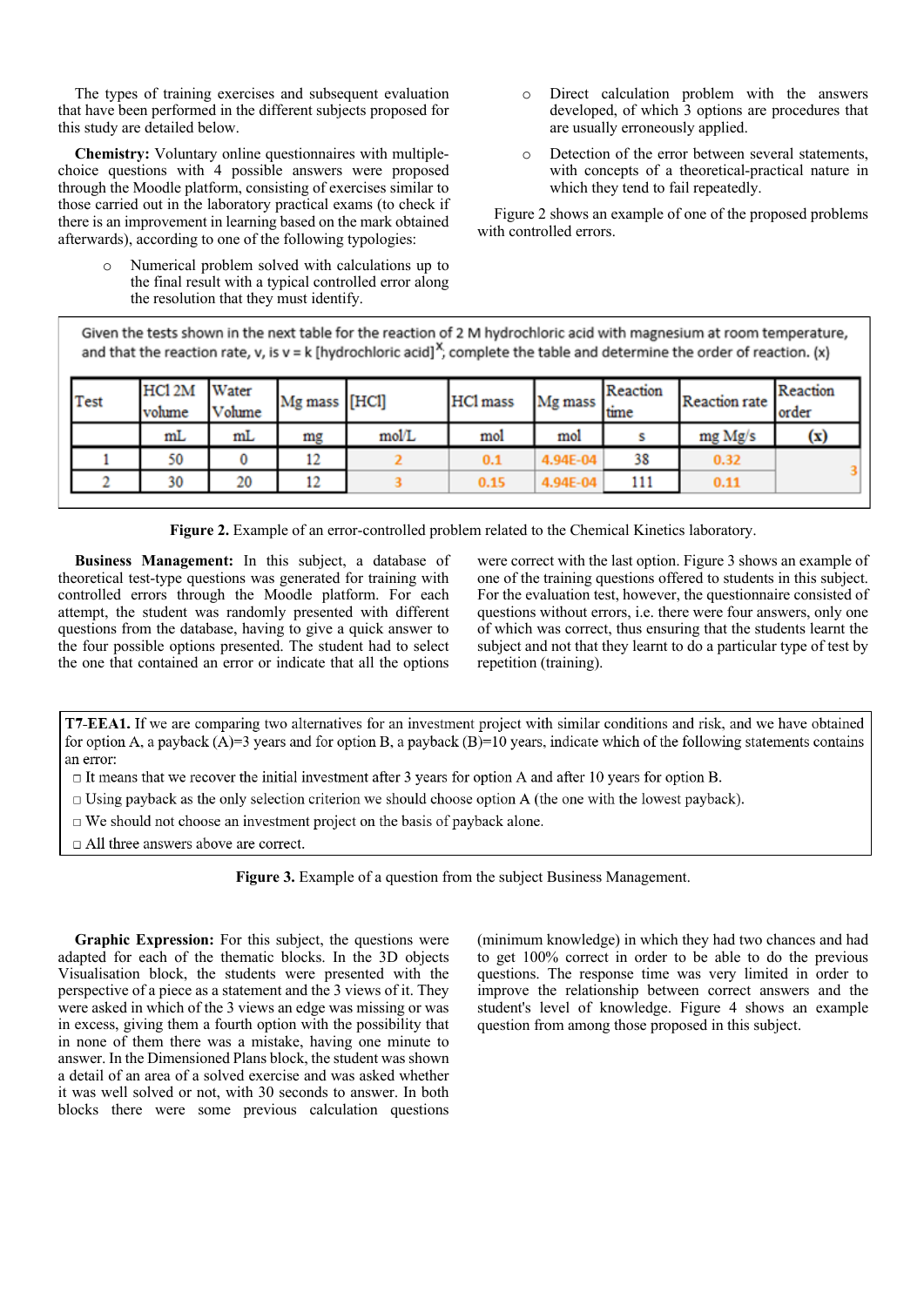

**Figure 4.** Sample question from the Visualisation block of Graphic Expression.

In the evaluation, the questionnaires were similar questions, so as not to give any learner the possibility of facing questions that they had already seen in the training. A very basic part of the design of the questionnaires was to organise them by "difficulty blocks" within each topic and to ensure that each learner received the same number of questions from each block.

As for the comparisons carried out (C1, C2 and C3 in Figure 1), in the subject of Chemistry the results obtained in three consecutive laboratory sessions were compared, in the subject of Business Management the results obtained by students with and without controlled error training in the same course were compared, and in the case of Graphic Expression the results obtained in different years with traditional exam and with controlled error exam, with and without training, were compared.

In addition, student satisfaction surveys were carried out on this methodology, in order to qualitatively assess the students' perception.

#### 4. RESULTS

Considering the results of the different evaluation tests and the rate of use of the error-controlled training questionnaires by the students, the most relevant results obtained for each of the subjects considered for this study are presented below.

**Chemistry:** In this subject, training with error-controlled exercises was carried out in 3 different laboratory sessions called P1, P2 and P3. The ratio of students who performed at least one attempt out of the total number of students (107, 252 and 106 students respectively) in the subject were 20 %, 19 % and 8 %, respectively. For the first of these (P1), no significant differences in mean marks were obtained between the group who had trained and those who had not. However, for P2 (assuming a 90 % confidence level) and P3 (with a p-value < 0.01) the marks were statistically higher.

Therefore, a temporal evolution of improvement can be seen for those students who have continued to use this learning tool. However, as this is a voluntary activity, we should also consider the possibility that the most dedicated students are those who have chosen to use this educational resource and, therefore, even without the training, it would be a priori expected that these students obtain better results. Figure 5 shows the distribution of the marks obtained by the students who carried out the training with controlled errors (With trial) and those who did not (Without trial).



**Figure 5.** Comparison of marks for the second chemistry laboratory session.

**Business Management:** For this subject, the students had different trial questionnaires available which they could use in an unlimited way. Out of the total of 74 students, 59 students used the training tool with errors. The students were divided into three groups: those who did no trials (No trial), those who did between 1 and 4 trials (Little trial) and those who did 5 or more trials (Many trial). Of the total number of students who took the evaluation test, 20 % did not use the trial questionnaires (No trial), 42 % used them between 1 and 4 times, while the remaining 38 % practised 5 or more times.



**Figure 6.** Comparison of marks in Business Management as a function of training.

Comparing the average mark between the three categories, it was found that there is a statistically significant difference at the 95 % confidence level. Therefore, not only are the marks of those who perform the tests higher, but also more training leads to an improvement in the final result. Figure 6 shows the distribution of the scores obtained by the students according to their level of training.

**Graphic Expression:** In this subject we had data from previous years, so we were able to compare the traditional evaluation with the evaluation containing controlled errors. In total, there was a sample of 425 students who took the traditional evaluation and 232 students who took the exam with controlled errors after having tried the same type of exercises. The histograms of the marks obtained are shown in the graphs